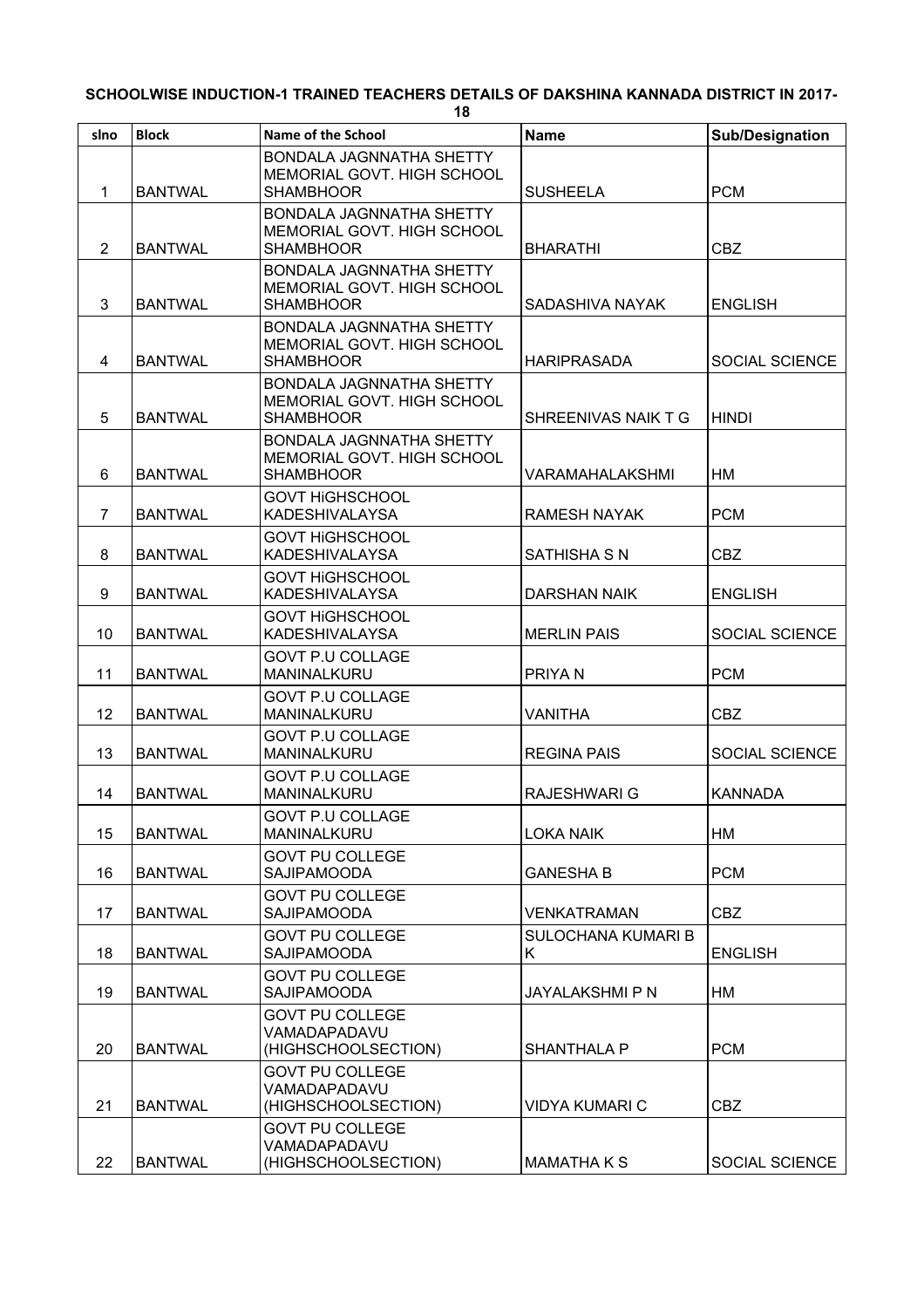| 23       | <b>BANTWAL</b>                           | <b>GOVT PU COLLEGE</b><br>VAMADAPADAVU<br>(HIGHSCHOOLSECTION)      | <b>REVANA SIDDAPPA</b><br><b>KORANNAVAR</b> | SOCIAL SCIENCE        |
|----------|------------------------------------------|--------------------------------------------------------------------|---------------------------------------------|-----------------------|
|          |                                          | <b>GOVT PU COLLEGE</b>                                             |                                             |                       |
|          |                                          | VAMADAPADAVU                                                       | RAGHAVENDRA BALLAL                          |                       |
| 24       | <b>BANTWAL</b>                           | (HIGHSCHOOLSECTION)                                                | ΚS                                          | НM                    |
| 25       | <b>BANTWAL</b>                           | <b>GPU KURNAD</b>                                                  | <b>JULIET LONA D SA</b>                     | <b>PCM</b>            |
| 26       | <b>BANTWAL</b>                           | <b>GPU KURNAD</b>                                                  | <b>ARAVINDA K</b>                           | <b>CBZ</b>            |
| 27       | <b>BANTWAL</b>                           | <b>GPU KURNAD</b>                                                  | <b>JAYASHREE</b>                            | <b>SOCIAL SCIENCE</b> |
| 28       | <b>BANTWAL</b>                           | HIGH SCHOOL SECTION, GPU<br>COLLEGE KAVALAPADOORU,<br>VOGGA        | PADMALATHA                                  | <b>PCM</b>            |
| 29       | <b>BANTWAL</b>                           | HIGH SCHOOL SECTION, GPU<br>COLLEGE KAVALAPADOORU,<br><b>VOGGA</b> | <b>FREDRICK DSOUZA</b>                      | <b>CBZ</b>            |
|          |                                          | HIGH SCHOOL SECTION, GPU                                           |                                             |                       |
| 30       | <b>BANTWAL</b>                           | COLLEGE KAVALAPADOORU,<br><b>VOGGA</b>                             | <b>SUSHEELA G</b>                           | <b>SOCIAL SCIENCE</b> |
| 31       | <b>BANTWAL</b>                           | HIGH SCHOOL SECTION, GPU<br>COLLEGE KAVALAPADOORU,<br><b>VOGGA</b> | <b>SHREENIVAS NAIK</b>                      | <b>HINDI</b>          |
|          |                                          | HIGH SCHOOL SECTION, GPU                                           |                                             |                       |
| 32       | <b>BANTWAL</b>                           | COLLEGE KAVALAPADOORU,<br><b>VOGGA</b>                             | SHEIK ADAM SAHEB                            | HM                    |
| 33       | <b>BELTHANGADY</b>                       | ALADANGADY                                                         | <b>SHANTHI MARIA</b><br><b>SALDANHA</b>     | <b>PCM</b>            |
| 34       | <b>BELTHANGADY</b>                       | <b>ALADANGADY</b>                                                  | <b>LALITHA P</b>                            | <b>CBZ</b>            |
| 35       | <b>BELTHANGADY</b>                       | <b>ALADANGADY</b>                                                  | <b>SUDHAKARA</b>                            | <b>ENGLISH</b>        |
| 36       | <b>BELTHANGADY</b>                       | ALADANGADY                                                         | SHIVANANDA YATANUR                          | SOCIAL SCIENCE        |
| 37       | <b>BELTHANGADY</b>                       | <b>ALADANGADY</b>                                                  | <b>POORNIMA</b>                             | HM                    |
| 38       | <b>BELTHANGADY</b>                       | <b>BELTHANGADY</b>                                                 | <b>THARANATH</b>                            | <b>PCM</b>            |
| 39       | <b>BELTHANGADY</b>                       | <b>BELTHANGADY</b>                                                 | <b>SEFIYAK</b>                              | <b>CBZ</b>            |
| 40       | <b>BELTHANGADY</b>                       | <b>BELTHANGADY</b>                                                 | <b>ASHALATHA</b>                            | <b>ENGLISH</b>        |
| 41       | <b>BELTHANGADY</b>                       | <b>BELTHANGADY</b>                                                 | <b>SUGUNA BAI A</b>                         | SOCIAL SCIENCE        |
| 42       | <b>BELTHANGADY</b>                       | <b>BELTHANGADY</b>                                                 | <b>ISHWARIK</b>                             | HM                    |
| 43       | BELTHANGADY                              | <b>GURUVAYANAKERE</b>                                              | <b>SAVITA</b>                               | <b>PCM</b>            |
| 44       | <b>BELTHANGADY</b>                       | <b>GURUVAYANAKERE</b>                                              | YOGISHA NAYAK B                             | <b>CBZ</b>            |
| 45       | <b>BELTHANGADY</b>                       | <b>GURUVAYANAKERE</b>                                              | <b>THRIVENI</b>                             | <b>SOCIAL SCIENCE</b> |
| 46       | <b>BELTHANGADY</b>                       | <b>GURUVAYANAKERE</b>                                              | <b>JAGANNATHA</b>                           | HM                    |
| 47       | <b>BELTHANGADY</b>                       | <b>KAKKINJE</b>                                                    | RAGHU T N                                   | <b>PCM</b>            |
| 48       | <b>BELTHANGADY</b>                       | <b>KAKKINJE</b>                                                    | <b>SANDHYA</b>                              | <b>PCM</b>            |
| 49       | <b>BELTHANGADY</b>                       | <b>KAKKINJE</b>                                                    | PREMALATHA P                                | <b>ENGLISH</b>        |
| 50       | <b>BELTHANGADY</b>                       | <b>KAKKINJE</b>                                                    | JAYA                                        | <b>SOCIAL SCIENCE</b> |
| 51       | <b>BELTHANGADY</b>                       | <b>KAKKINJE</b>                                                    | PRAKASH TELIGI                              | НM                    |
| 52       | <b>BELTHANGADY</b>                       | <b>KOKKADA</b>                                                     | SHIVAYINI SHET                              | <b>PCM</b>            |
| 53<br>54 | <b>BELTHANGADY</b><br><b>BELTHANGADY</b> | <b>KOKKADA</b><br><b>KOKKADA</b>                                   | VEENA A V<br><b>DINESH</b>                  | <b>CBZ</b><br>HM      |
| 55       | <b>BELTHANGADY</b>                       | <b>NADA</b>                                                        | YAKUB S                                     | <b>PCM</b>            |
| 56       | <b>BELTHANGADY</b>                       | <b>NADA</b>                                                        | SHOBHA <sub>S</sub>                         | <b>CBZ</b>            |
| 57       | <b>BELTHANGADY</b>                       | <b>NADA</b>                                                        | SAVITHRI C D                                | <b>ENGLISH</b>        |
|          |                                          |                                                                    | <b>SHIVAPUTHRA</b>                          |                       |
| 58       | <b>BELTHANGADY</b>                       | <b>NADA</b>                                                        | <b>SUNAGAR</b>                              | SOCIAL SCIENCE        |
| 59       | <b>BELTHANGADY</b>                       | <b>NADA</b>                                                        | <b>SHARMILA B</b>                           | HM                    |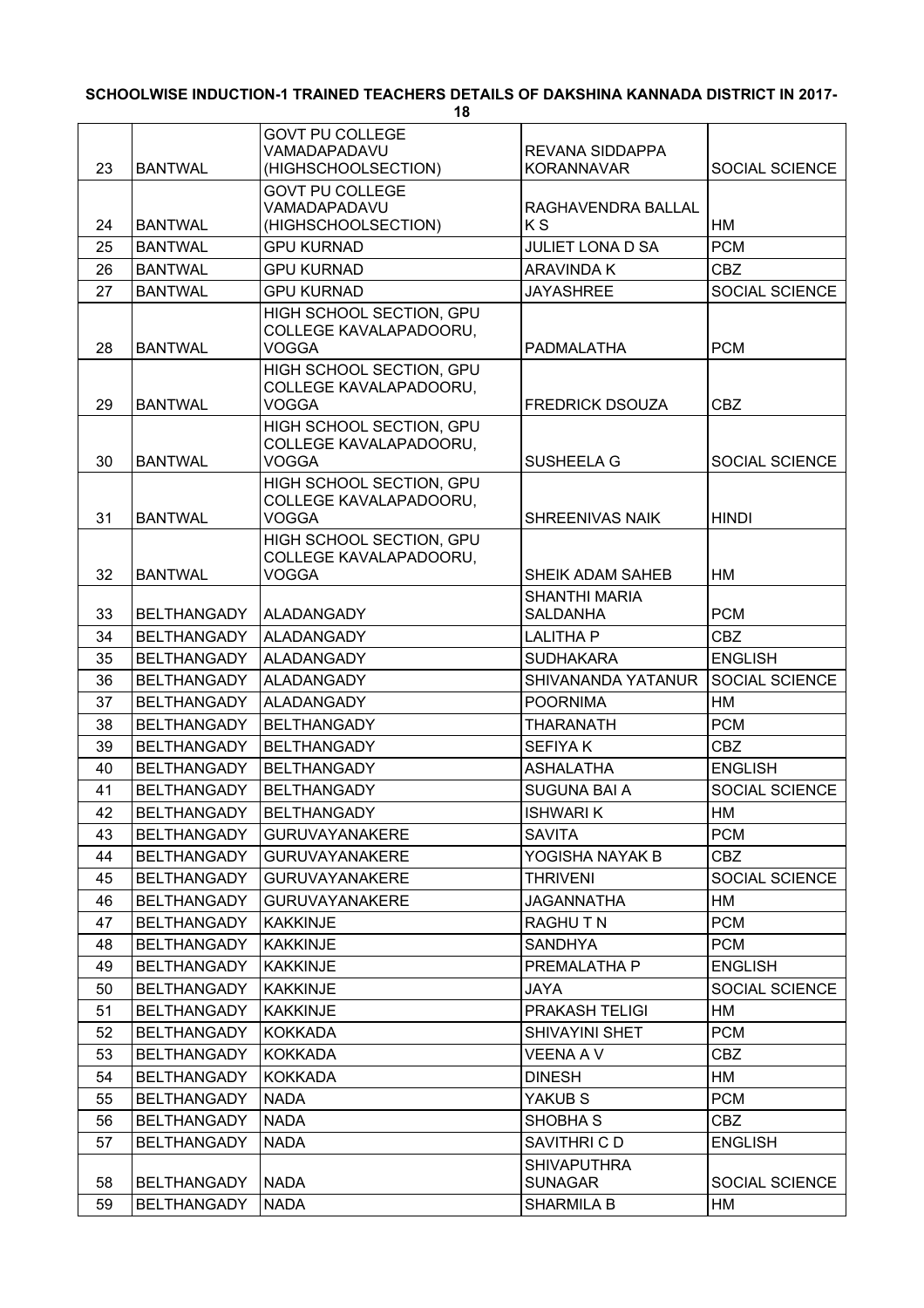| 60  | BELTHANGADY             | <b>VENURU</b>                            | SHARATH KUMAR M                         | <b>PCM</b>     |
|-----|-------------------------|------------------------------------------|-----------------------------------------|----------------|
| 61  | <b>BELTHANGADY</b>      | <b>VENURU</b>                            | PAVITHRA KOTIYAN A                      | <b>CBZ</b>     |
| 62  | <b>BELTHANGADY</b>      | <b>VENURU</b>                            | <b>HILDA PEREIRA</b>                    | SOCIAL SCIENCE |
| 63  | <b>BELTHANGADY</b>      | <b>VENURU</b>                            | <b>GANESH MOGAVEERA</b>                 | SOCIAL SCIENCE |
| 64  | <b>BELTHANGADY</b>      | <b>VENURU</b>                            | <b>VENKATESH S</b><br><b>THULUPULE</b>  | HM             |
| 65  | Mangalore North         | <b>GHS Kemral</b>                        | <b>MATHURA</b>                          | <b>PCM</b>     |
| 66  | Mangalore North         | <b>GHS Kemral</b>                        | <b>SUMATHIR</b>                         | <b>ENGLISH</b> |
| 67  | Mangalore North         | <b>GHS Kemral</b>                        | <b>SHARADA</b>                          | <b>KANNADA</b> |
| 68  | Mangalore North         | <b>GHS Kemral</b>                        | JAYA PAUL D SOUZA                       | <b>HINDI</b>   |
| 69  | Mangalore North         | <b>GHS Kemral</b>                        | SHERLY SUMALINI                         | НM             |
| 70  |                         | MANGALORE NOIGHS KINNIKAMBLA             | <b>ANITHA PREMA D</b><br><b>COSTA</b>   | <b>CBZ</b>     |
| 71  |                         | MANGALORE NOIGHS KINNIKAMBLA             | <b>TARA LAVEENA</b><br><b>FERNANDES</b> | SOCIAL SCIENCE |
| 72  |                         | MANGALORE NO GHS KINNIKAMBLA             | <b>MAHESH RAMA NAYAK</b>                | HM             |
| 73  | MANGALORE NO GPUC MULKI |                                          | <b>ASHAB</b>                            | <b>PCM</b>     |
| 74  | MANGALORE NO GPUC MULKI |                                          | <b>VANI</b>                             | <b>CBZ</b>     |
| 75  | MANGALORE NO GPUC MULKI |                                          | <b>PRATHIMA</b>                         | <b>ENGLISH</b> |
| 76  | MANGALORE NO GPUC MULKI |                                          | <b>SUMANA SUVARNAG</b>                  | SOCIAL SCIENCE |
| 77  | MANGALORE NO GPUC MULKI |                                          | <b>VASUDEVA</b><br><b>BHAGAVATHAK</b>   | HM             |
| 78  | <b>MOODBIDRI</b>        | <b>GHS NEERKERE</b>                      | <b>MANJULA</b>                          | <b>PCM</b>     |
| 79  | <b>MOODBIDRI</b>        | <b>GHS NEERKERE</b>                      | <b>KARUNAKARA</b>                       | <b>CBZ</b>     |
|     |                         |                                          | <b>CELINE DOROTHY</b>                   |                |
| 80  | <b>MOODBIDRI</b>        | <b>GHS NEERKERE</b>                      | <b>PINTO</b>                            | <b>ENGLISH</b> |
| 81  | <b>MOODBIDRI</b>        | <b>GHS NEERKERE</b>                      | DR PRATHIMA H P                         | HM             |
| 82  | <b>PUTTUR</b>           | GHS Shanthinagara                        | <b>DHANALAXMI</b>                       | <b>PCM</b>     |
| 83  | <b>PUTTUR</b>           | GHS Shanthinagara                        | <b>DEEPAM</b>                           | <b>CBZ</b>     |
| 84  | <b>PUTTUR</b>           | GHS Shanthinagara                        | Lingappa N                              | <b>ENGLISH</b> |
| 85  | <b>PUTTUR</b>           | GHS Shanthinagara                        | Jayanthi J                              | SOCIAL SCIENCE |
| 86  | <b>PUTTUR</b>           | <b>GHS VALALU BAJATHUR</b>               | <b>REVATHI</b>                          | <b>PCM</b>     |
| 87  | <b>PUTTUR</b>           | <b>GHS VALALU BAJATHUR</b>               | RAGHAVENDRA K                           | CBZ            |
| 88  | <b>PUTTUR</b>           | <b>GHS VALALU BAJATHUR</b>               | Annie Mammen M                          | <b>ENGLISH</b> |
| 89  | <b>PUTTUR</b>           | <b>GHS VALALU BAJATHUR</b>               | Pushpalatha M                           | SOCIAL SCIENCE |
| 90  | <b>PUTTUR</b>           | <b>GJC BELIYOORKATTE</b><br>(HIGHSCHOOL) | <b>RAVIKALA B S</b>                     | <b>PCM</b>     |
|     |                         | <b>GJC BELIYOORKATTE</b>                 |                                         |                |
| 91  | <b>PUTTUR</b>           | (HIGHSCHOOL)                             | SUNEETHA M                              | <b>CBZ</b>     |
| 92  | <b>PUTTUR</b>           | <b>GJC BELIYOORKATTE</b><br>(HIGHSCHOOL) | Vidyarani Bhat                          | <b>ENGLISH</b> |
| 93  | <b>PUTTUR</b>           | <b>GJC BELIYOORKATTE</b><br>(HIGHSCHOOL) | Chandravathi                            | SOCIAL SCIENCE |
| 94  | <b>PUTTUR</b>           | <b>GJC BELIYOORKATTE</b><br>(HIGHSCHOOL) | Sandyaranii A R                         | HM             |
| 95  | <b>PUTTUR</b>           | <b>GJC KABAKA (HIGHSCHOOL)</b>           | <b>RAMYA</b>                            | <b>PCM</b>     |
| 96  | <b>PUTTUR</b>           | <b>GJC KABAKA (HIGHSCHOOL)</b>           | <b>INDIRAK</b>                          | CBZ            |
| 97  | <b>PUTTUR</b>           | <b>GJC KABAKA (HIGHSCHOOL)</b>           | Vidya                                   | <b>ENGLISH</b> |
| 98  | <b>PUTTUR</b>           | <b>GJC KABAKA (HIGHSCHOOL)</b>           | Sathya Shankara M                       | SOCIAL SCIENCE |
| 99  | <b>PUTTUR</b>           | <b>GJC KABAKA (HIGHSCHOOL)</b>           | Vasanthi L                              | HM             |
| 100 | <b>PUTTUR</b>           | <b>GJC KADABA (HIGHSCHOOL)</b>           | DEVEEPRASAD A                           | <b>PCM</b>     |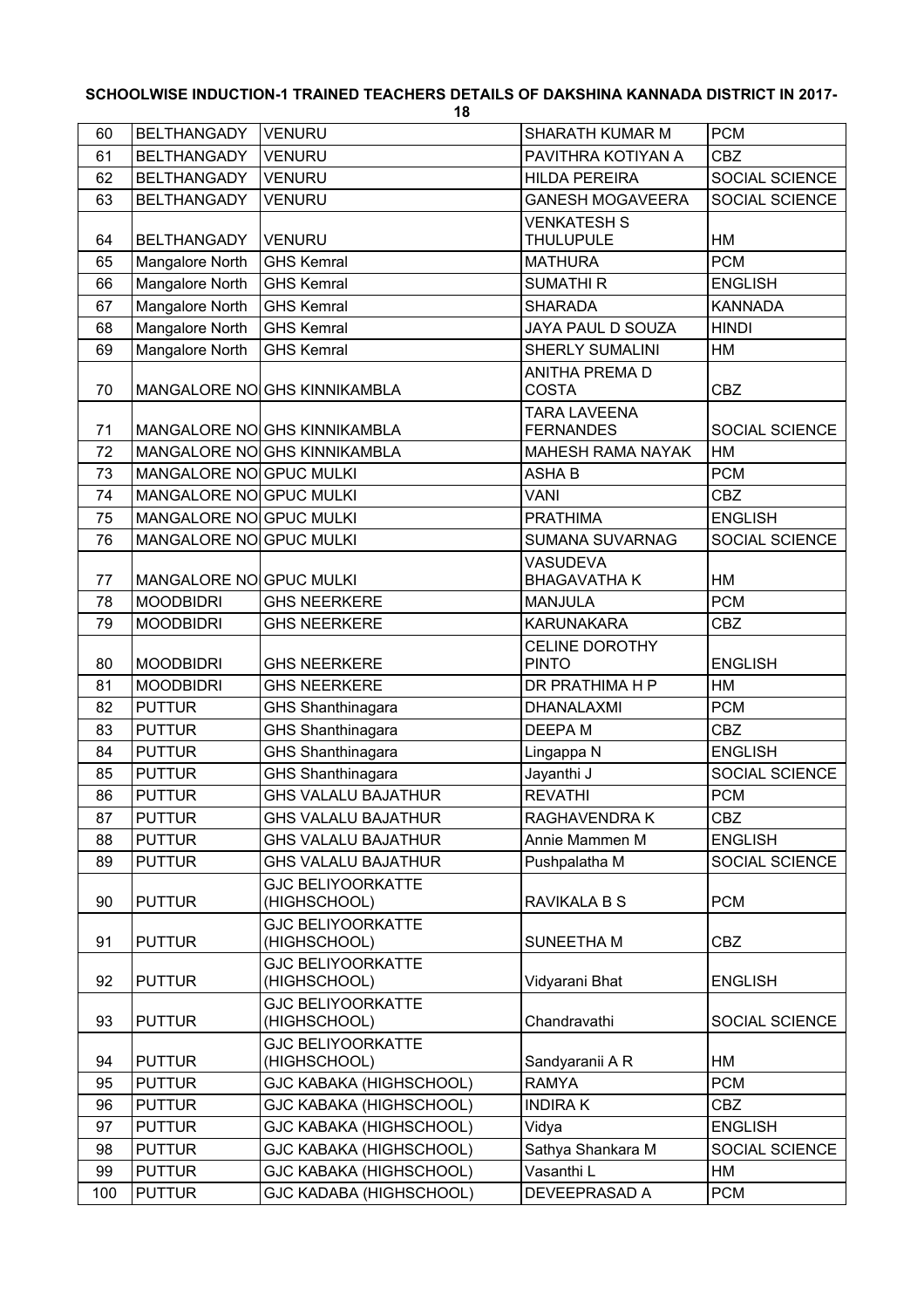| 101 | <b>PUTTUR</b> | <b>GJC KADABA (HIGHSCHOOL)</b>              | <b>KAMALAK</b>                  | <b>CBZ</b>     |
|-----|---------------|---------------------------------------------|---------------------------------|----------------|
| 102 | <b>PUTTUR</b> | GJC KADABA (HIGHSCHOOL)                     | Ananda Apte P                   | SOCIAL SCIENCE |
| 103 | <b>PUTTUR</b> | <b>GJC KADABA (HIGHSCHOOL)</b>              | <b>SHOBHA</b>                   | SOCIAL SCIENCE |
| 104 | <b>PUTTUR</b> | <b>GJC KADABA (HIGHSCHOOL)</b>              | <b>KALLESH S M</b>              | НM             |
| 105 | <b>PUTTUR</b> | GJC kaniyoor (HIGHSCHOOL)                   | <b>KANCHANA K C</b>             | <b>PCM</b>     |
| 106 | <b>PUTTUR</b> | GJC kaniyoor (HIGHSCHOOL)                   | <b>JAYANTHIK</b>                | <b>CBZ</b>     |
| 107 | <b>PUTTUR</b> | GJC kaniyoor (HIGHSCHOOL)                   | <b>GEORGE KV</b>                | <b>ENGLISH</b> |
| 108 | <b>PUTTUR</b> | GJC kaniyoor (HIGHSCHOOL)                   | <b>HANMANTH MOGER</b>           | SOCIAL SCIENCE |
| 109 | <b>PUTTUR</b> | GJC KEYYUR (HIGH SCHOOL)                    | SOWMYA SHETTY H                 | <b>PCM</b>     |
| 110 | <b>PUTTUR</b> | GJC KEYYUR (HIGH SCHOOL)                    | <b>SUMITHRAK</b>                | <b>PCM</b>     |
| 111 | <b>PUTTUR</b> | GJC KEYYUR (HIGH SCHOOL)                    | JESSY PV                        | <b>ENGLISH</b> |
| 112 | <b>PUTTUR</b> | GJC KEYYUR (HIGH SCHOOL)                    | SAROJAMMA A S                   | SOCIAL SCIENCE |
| 113 | <b>PUTTUR</b> | GJC KEYYUR (HIGH SCHOOL)                    | <b>VINOD KUMAR K S</b>          | HM             |
| 114 | <b>PUTTUR</b> | <b>GJC KUMBRA (HIGHSCHOOL)</b>              | <b>MAMATHAKS</b>                | <b>PCM</b>     |
| 115 | <b>PUTTUR</b> | <b>GJC KUMBRA (HIGHSCHOOL)</b>              | <b>USHAKIRAN RAI D</b>          | <b>PCM</b>     |
| 116 | <b>PUTTUR</b> | <b>GJC KUMBRA (HIGHSCHOOL)</b>              | <b>LAKSHMIS</b>                 | <b>CBZ</b>     |
| 117 | <b>PUTTUR</b> | <b>GJC KUMBRA (HIGHSCHOOL)</b>              | <b>DHARMANANDA</b>              | <b>ENGLISH</b> |
| 118 | <b>PUTTUR</b> | GJC KUMBRA (HIGHSCHOOL)                     | <b>SHARADA</b>                  | SOCIAL SCIENCE |
| 119 | <b>PUTTUR</b> | <b>GJC KUMBRA (HIGHSCHOOL)</b>              | POORNIMA SHETTY                 | НM             |
| 120 | <b>PUTTUR</b> | <b>GPUC KOMBETTU PUTTUR</b><br>(HIGHSCHOOL) | <b>AMITHA</b>                   | <b>PCM</b>     |
| 121 | <b>PUTTUR</b> | <b>GPUC KOMBETTU PUTTUR</b><br>(HIGHSCHOOL) | <b>SHOBHA</b>                   | <b>PCM</b>     |
| 122 | <b>PUTTUR</b> | <b>GPUC KOMBETTU PUTTUR</b><br>(HIGHSCHOOL) | <b>RASHMITM</b>                 | <b>CBZ</b>     |
| 123 | <b>PUTTUR</b> | <b>GPUC KOMBETTU PUTTUR</b><br>(HIGHSCHOOL) | <b>GREGORY RONI PAIS</b>        | <b>ENGLISH</b> |
| 124 | <b>PUTTUR</b> | <b>GPUC KOMBETTU PUTTUR</b><br>(HIGHSCHOOL) | <b>VIMALA</b>                   | SOCIAL SCIENCE |
| 125 | <b>PUTTUR</b> | <b>GPUC KOMBETTU PUTTUR</b><br>(HIGHSCHOOL) | <b>MALINIKN</b>                 | SOCIAL SCIENCE |
| 126 | <b>PUTTUR</b> | <b>GPUC KOMBETTU PUTTUR</b><br>(HIGHSCHOOL) | ARUNAKUMARI                     | НM             |
| 127 | <b>SULLIA</b> | <b>GHS AJJAVARA</b>                         | <b>HEMALATHA J M</b>            | <b>PCM</b>     |
| 128 | <b>SULLIA</b> | <b>GHS AJJAVARA</b>                         | <b>VIJAYALAKSHMI S</b>          | <b>PCM</b>     |
| 129 | <b>SULLIA</b> | <b>GHS AJJAVARA</b>                         | <b>CHANDRASHEKARA</b><br>BHAT A | <b>CBZ</b>     |
| 130 | <b>SULLIA</b> | <b>GHS AJJAVARA</b>                         | <b>VIDYA SHANKARI S</b>         | <b>ENGLISH</b> |
| 131 | <b>SULLIA</b> | <b>GHS AJJAVARA</b>                         | ANNAPURNESHWARI M               | SOCIAL SCIENCE |
| 132 | <b>SULLIA</b> | <b>GHS AJJAVARA</b>                         | NAGARAJA M K                    | HM             |
| 133 | <b>SULLIA</b> | <b>GHS ELIMALE</b>                          | MURALIDHARA P J                 | <b>PCM</b>     |
| 134 | <b>SULLIA</b> | <b>GHS ELIMALE</b>                          | RAJESHWARI M T                  | CBZ            |
| 135 | <b>SULLIA</b> | <b>GHS ELIMALE</b>                          | <b>SUNDARAK</b>                 | <b>ENGLISH</b> |
| 136 | <b>SULLIA</b> | <b>GHS ELIMALE</b>                          | VASANTHA NAYAK D                | SOCIAL SCIENCE |
| 137 | <b>SULLIA</b> | <b>GHS ELIMALE</b>                          | DAYANANDA N K                   | HM             |
| 138 | <b>SULLIA</b> | <b>GPUC GANDHINAGARA</b>                    | <b>SHAHANAZ</b>                 | <b>PCM</b>     |
| 139 | <b>SULLIA</b> | <b>GPUC GANDHINAGARA</b>                    | <b>NALINIK</b>                  | CBZ            |
| 140 | <b>SULLIA</b> | <b>GPUC GANDHINAGARA</b>                    | VIDYA S                         | <b>ENGLISH</b> |
| 141 | <b>SULLIA</b> | <b>GPUC GANDHINAGARA</b>                    | CHINNAPPA GOWDA                 | SOCIAL SCIENCE |
| 142 | <b>SULLIA</b> | <b>GPUC GANDHINAGARA</b>                    | JYOTHILAKSHMI T                 | HM             |
| 143 | <b>SULLIA</b> | <b>GPUC SULLIA (HS SECTION)</b>             | <b>POORNIMA</b>                 | <b>PCM</b>     |